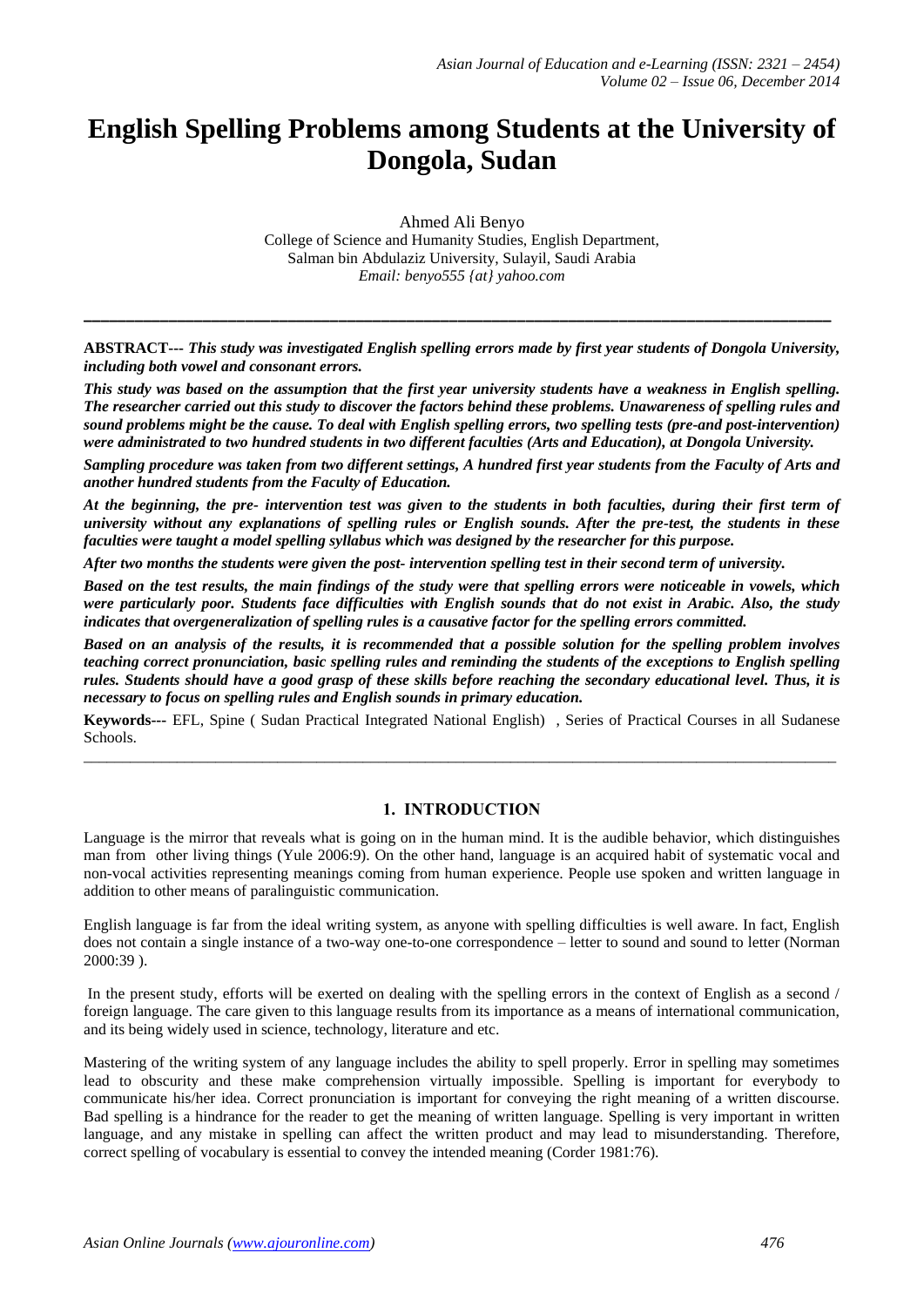The study is concerned with a topic related to the written part of the language, namely the problems that face first year students of Dongola University in sounds recognition and use in English spelling, and how these problems can be solved. It has been noticed that English sounds cause a lot of problems to the first year students. Many of the spelling errors are due to these sound problems. So, students have a clear weakness in English spelling.

English writing system based on word form and not pronunciation, and the relationship between sound and symbol is arbitrary not a clear relationship of one sound to one symbol. Therefore, students face difficulties with spelling. Many spelling errors are due to omission, addition, substitution and transposition of the sounds. Some students also fail to use the rules correctly, and rely on their tongue when they transmit ideas to a target language.

# **2. STATEMENT OF THE PROBLEM**

English spelling performance of university students has recently been declining and has become a problematic area in the process of teaching English as a foreign / second language. It has been noticed that the first year student of Dongola University have a clear weakness in English spelling. These students make a lot of spelling errors, also it has been noticed that, they are incapable of performing even basic writing task.

This problem is due to the fact that the students do not know the spelling rules, and English sounds recognition. Also, they are not familiarized with the correct pronunciation system.

# **3. SIGNIFICANCE OF THE STUDY**

The present study intends, among other few studies in the same field to investigate and analyze the English spelling performance of Sudanese University students who have dealt with newly adopted syllabus, i.e. Spine ( Sudan Practical Integrated National English ). The importance of this study stems out from the importance of English language itself, especially in Sudan.

English language has been up to recent times, one of a criterion for joining universities and higher institutions. It is the language of research, and a means of instrumental of a living. Moreover, it is the tool of science and technology and also, means of communication with other nations.

Therefore, the significance of this study is due to the importance of correct pronunciation and spelling. Anyone who spells correctly, writes correctly and s/he reads correctly. This study is attempted to find the factors causing spelling problem for those, who work in the field of teaching English as a foreign or second language to avoid spelling error and to find solution to this problem. Also, it is useful to the teachers of English so as to be aware of the expected areas of difficulties and how they can address them, considering the method that help students to deal with them. Also, useful for inspectors, who can use the results in field work to draw teacher's attention to tackle English sounds as carefully and seriously for the benefit of students and for reinforcing spelling.

# **4. OBJECTIVES OF THE STUDY**

The main objectives of this study:

A. Reconsider the causes leading to the problem of misspelling, and to suggest a solution or treatment.

B. Identify, classify and analyze the different spelling errors and the sounds that constitute the problematic areas for the first year students of Dongola University.

C. Provides recommendations to help teachers improve their techniques

of teaching spelling and help students overcome errors and mistakes.

# **5. QUESTIONS OF THE STUDY**

A. Are spelling errors due to irregularity of English?

B. Are most of the spelling errors due to addition, omission, replacement or transposition of sounds?

C. Are there ways that could help teachers to improve students' performance in English spelling?

# **6. HYPOTHESES**

This study is assumed that the problem under investigation is due to the following reasons:

A. Most of the spelling errors are due to the English sound recognition and its use.

B. There are problems facing students in English spelling rules, and English sounds.

C. The possible solution of the spelling problem rests on, teaching correct pronunciation, the basic spelling rules and reminding the students of the exceptions that every language has.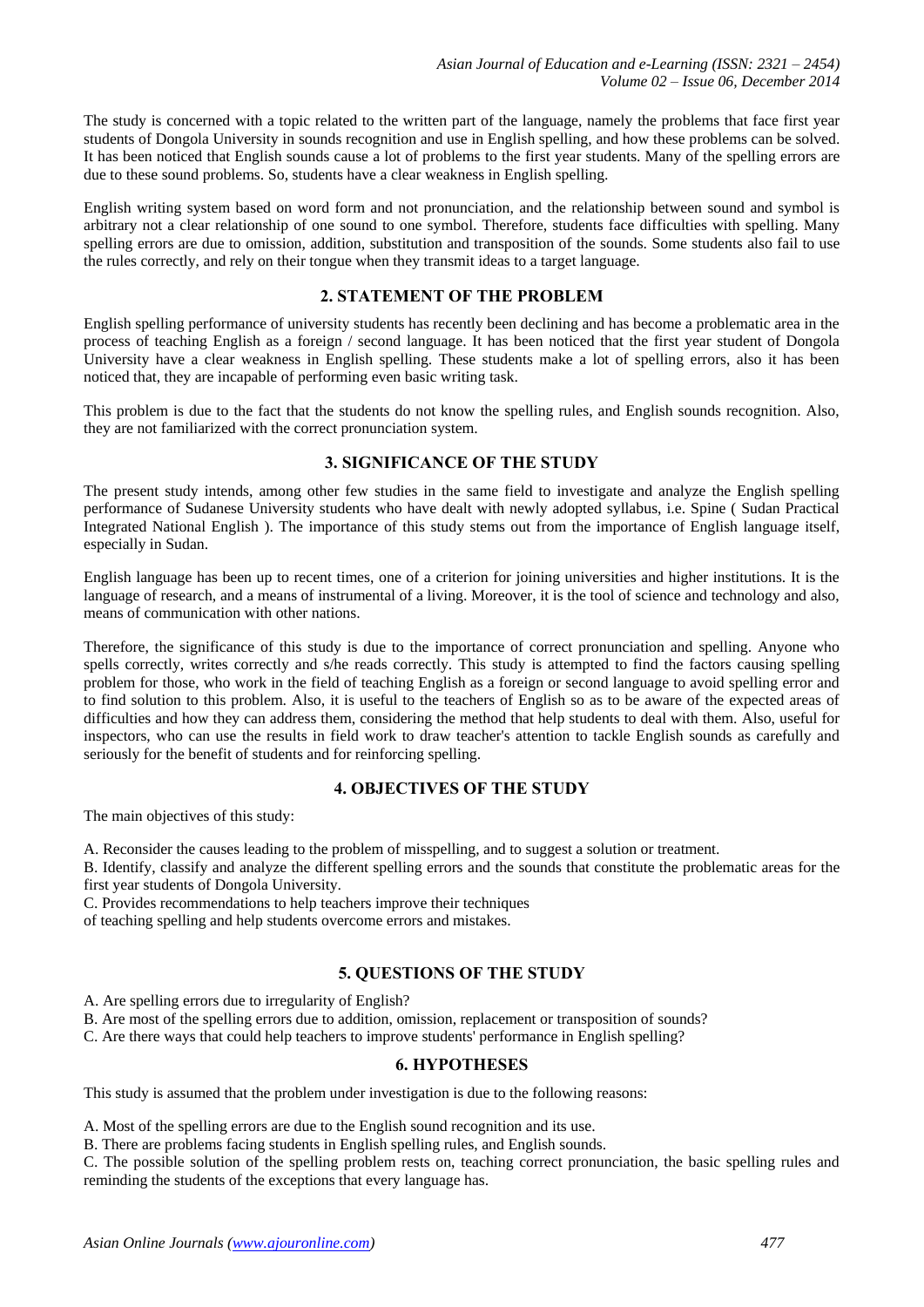# **7. RESEARCH METHODOLOGY**

The subjects of this study are two hundred (200) first year students enrolled in the academic year (2013 – 2014) in the Faculty of Arts and Faculty of Education at Dongola University. They had studied English as a foreign language for the duration of seven years at Basic Level and Secondary Level.

The procedures used to achieve the purposes of this study set into two main parts:

- (1) A theoretical framework which includes a literature review.
- (2) A practical part which includes:-
- a) pre- intervention spelling test.
- b) Teaching a model spelling syllabus designed by the researcher.
- c) Post- intervention spelling test.
- d) The spelling test was administrated the population chosen for the study.
- e) The identification, classification and explanation of spelling errors of the chosen population.

#### *7.1 Population*

The population f this study are Sudanese university students in the Northern State, at the University of Dongola. The population are composed of the students of the first year, in the first semester of the academic year 2013.

The population are (420) students, girls and boys distributed at the Faculty of Arts and Faculty of Education are the subject of the study, as follows: 180 students from the Faculty of Arts, (97) boys and (83) girls, and another (240) students of Faculty of Education, (108) of them are boys and (132) girls.

| <b>Faculty</b>              | <b>Male</b> | Female | <b>Total</b> |  |  |
|-----------------------------|-------------|--------|--------------|--|--|
| <b>Faculty of Arts</b>      | $Q^{\pi}$   | 83     | 108          |  |  |
| <b>Faculty of Education</b> | 108         | 132    | 240          |  |  |
|                             | 205         | 215    | 420          |  |  |

All the students are homogeneous in terms of age, learning experience and level, but they are heterogeneous in terms of gender. Like all Sudanese students, they studied the Spine series since they were at Basic School. They started learning English at the fifth grade of Basic school level. So, these subjects had an average of seven years of formal instruction in English as a foreign language at school.

The population under investigation are homogeneous in terms of their linguistic homogeneity and educational experience. But students' linguistic background might cause different problems in the process of learning English language.

The purpose behind the choice of the first year students comes from the fact that, students have finished their secondary education after seven years of learning English as a foreign language. At the same time their task (spelling test) will prove whether the Spine series has provided an appropriate material which enable them to write clear readable language and to pronounce a word correctly.

All the students under investigation have taken English as the requirements from the first semester. So, they faced some difficulties in English language, particularly in English spelling. Although, they studied the same curriculum (Spine) in their schools, their standards are different in English spelling. This might be due to various factors, such as: Learning abilities, school circumstances, teachers, etc.

# *7. 2 Sample of the study*

The study investigates the performance of English spelling of 200 students selected randomly from the first year at the University of Dongola distributed at the Faculty of Arts and the Faculty of Education . They have been chosen to represent the 420 population of the study.

These students were given spelling test that consisted of 50 words, and were ordered to listen to the teacher dictating the word twice and then, they started to write the word. The spelling test has taken 35 minutes class session.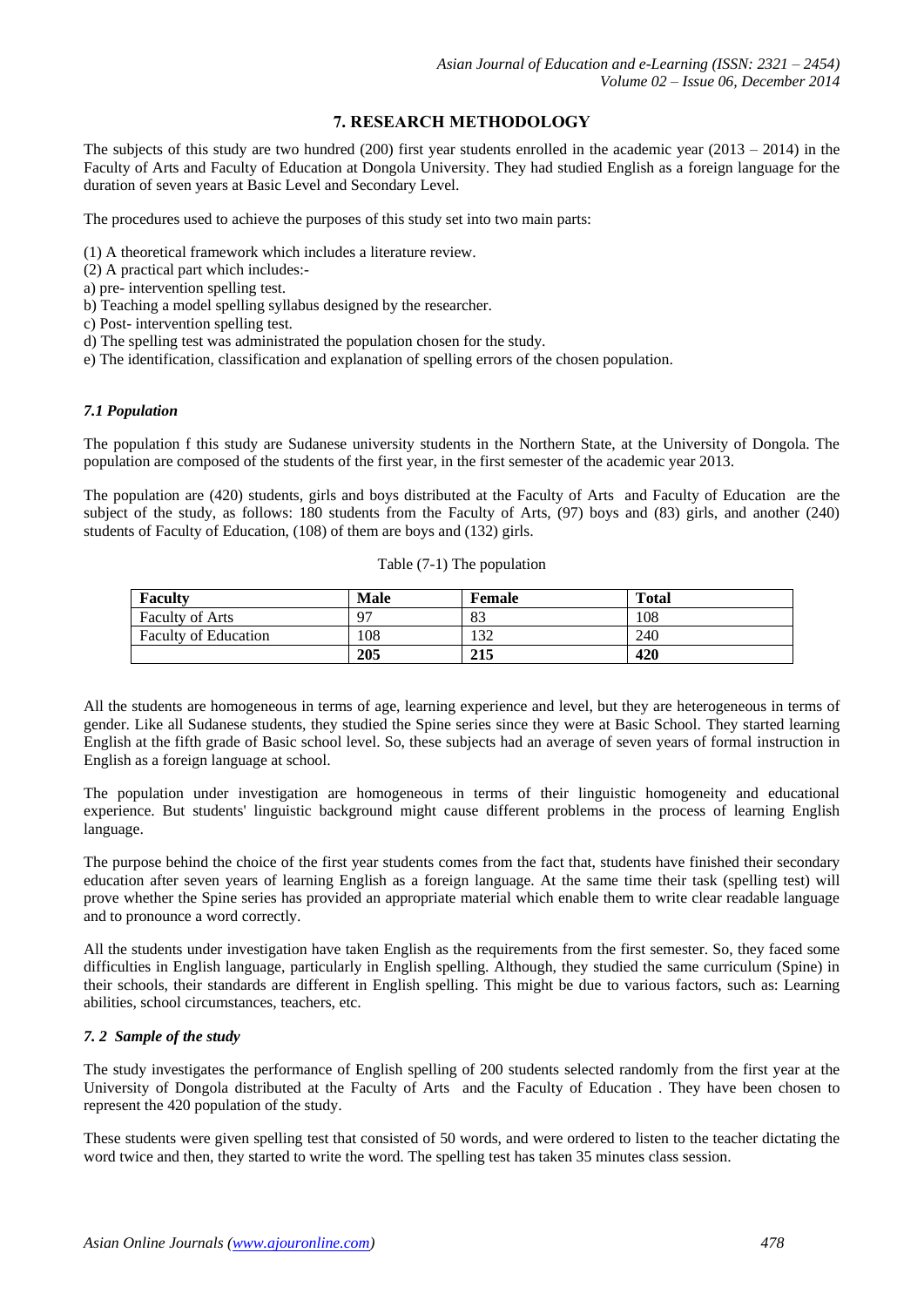Before the students started spelling test, the researcher made the necessary instructions. The students were asked to take the spelling test seriously and they were also, told that the spelling test has both educational and linguistic aims.

# *7.3 Instrument*

The researcher investigated the methods of the data collection gathered from some of the previous studies, so as to find the most appropriate ones, which would work effectively in giving the required data results.

Considering the mentioned methods of data collection of the previous studies, the researcher has found that questionnaires for both teachers and students will not be useful in is study. The researcher's argument is that:

a) The students are not aware of their problems and what kind of difficulties they find in listening to English sounds.

b) The researcher focuses on teaching a model spelling syllabus and classroom techniques in dealing with spelling problems.

Besides, it is difficult for the students to be involved in such method, because of practical reasons. Therefore, the researcher avoided using these two methods (questionnaire and interview) in collecting data for the study.

While this study concentrates on "Problems of university students in English spelling", the researcher has found that English spelling test is the most appropriate tool for data collection. Its appropriateness come from the simple reason that an English spelling test practically students in a situation to recognize English sound and to write.

# *7.4 Procedure of Data Collection*

To investigate the problems of the first year students in English spelling in university, 200 students from the first year at Dongola University were chosen as a sample of this study. They were taken from two different settings, 100 students from first year at Faculty of Arts and another 100 students from first year at Faculty of Education.

The data were collected by using (pre-spelling test and post-spelling test). The pre-test was given to the students at Faculty of Arts and Faculty of Education. The total number of students were two hundred. At the beginning, the pre-test has been given to the students in both faculties without any explanation of spelling rules or English sounds.

After the pre-test, the students in these faculties (Faculty of Arts and Faculty of Education) were taught a model syllabus which is designed by the researcher for this purpose. The students were taught spelling rules, such as: the rule that distinguishes between (ie – ei), doubling a final consonant, dropping a final  $(e)$  and different between British and American spelling. Also, different sound were explained to them, and draw their attention to irregularity of pronunciation system.

Up on the completion of this model syllabus, the students will be able to deal with rules that were given to them, besides, compare the English sounds, recognize spelling patterns and read any given passage correctly.

To analyze and evaluate spelling errors, the researcher taught the model syllabus mentioned above. Drills and activities were given to the students so as to make them familiar with the rules that were given to them.

Teaching of this syllabus (model syllabus) has taken two months, thirty minutes per a lesson every week. After two months the students were given the spelling test (post-test) in the second semester. The dictation of the test has taken thirty minutes.

The test contained 50 words. These spelling words contained examples of spelling rules and consonant clusters. Besides, consonants, pure vowels and diphthongs in different positions, and different vowels in initial, in middle and at the final position of the words.

After two tests (pre- and post-intervention), the papers were collected, then carefully marked. The marks of each test were jotted down separately, then a comparison was done between the students' performance in the two tests.

The errors in the spelling test were categorized into two major categories, consonants and vowels. The percentage of each category was calculated to show their relative frequency.

# *7.5 Spelling Test*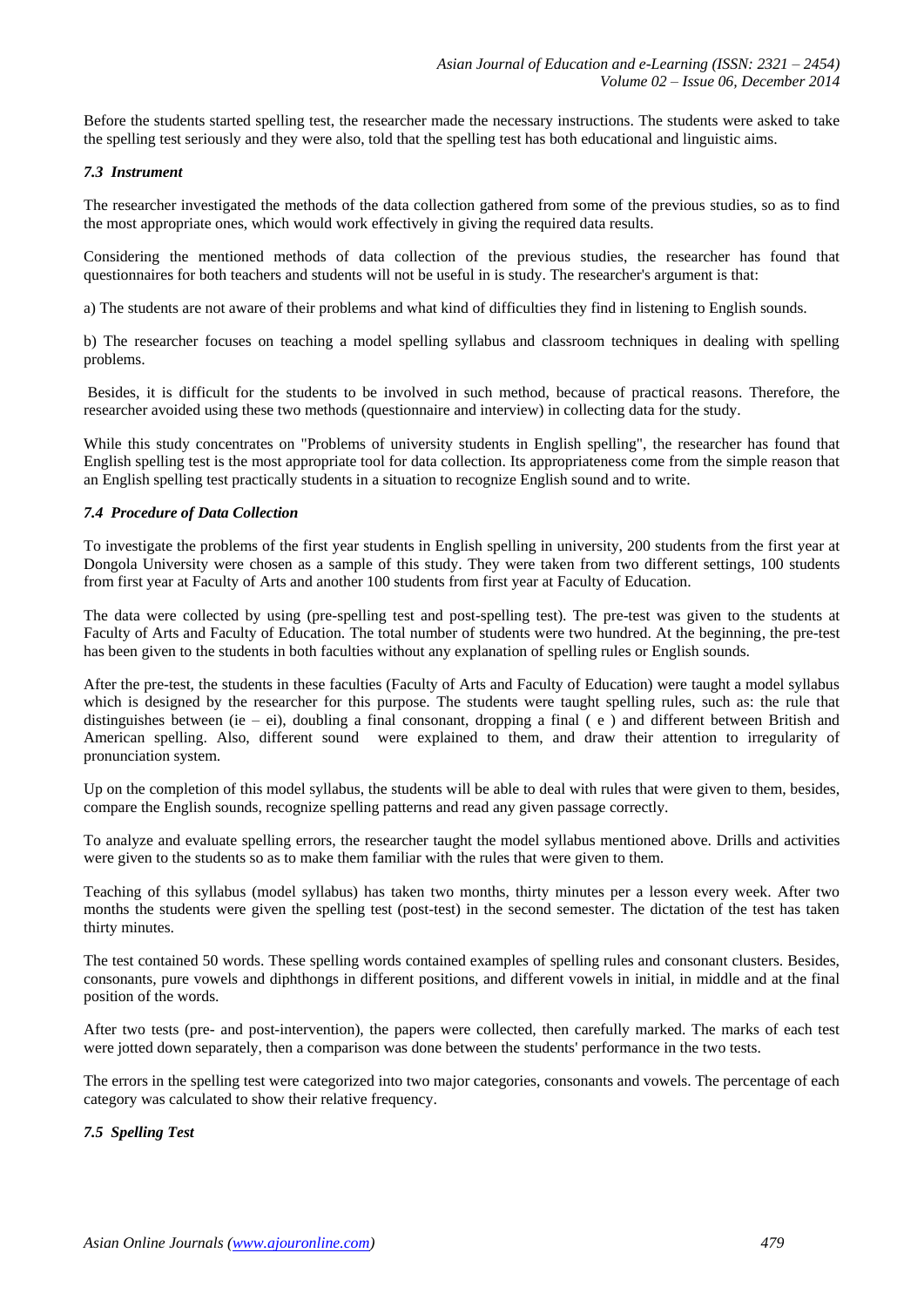| No.            | Word          | No. | Word           | No. | Word       |
|----------------|---------------|-----|----------------|-----|------------|
|                | Prompts       | 18  | Earthworm      | 35  | Leisure    |
| $\overline{2}$ | Easel         | 19  | <b>Theirs</b>  | 36  | Over       |
| 3              | <b>Bottle</b> | 20  | Optimistic     | 37  | Resolvable |
| $\overline{4}$ | Intellect     | 21  | Spiritual      | 38  | Owl        |
| 5              | Twelfth       | 22  | Apartment      | 39  | Church     |
| 6              | Oil           | 23  | Zoologist      | 40  | Jealous    |
| 7              | Armistice     | 24  | Eighteenth     | 41  | Withering  |
| 8              | Conceive      | 25  | Chauffeur      | 42  | Psychology |
| 9              | Ambassador    | 26  | Island         | 43  | Queen      |
| 10             | Government    | 27  | Handkerchief   | 44  | Knock      |
| 11             | Almighty      | 28  | Discrimination | 45  | Ballet     |
| 12             | Photograph    | 29  | Measure        | 46  | Fern       |
| 13             | Upwards       | 30  | Eardrum        | 47  | Laugh      |
| 14             | Vision        | 31  | Napkin         | 48  | Supersede  |
| 15             | Ooze          | 32  | Aircraft       | 49  | Should     |
| 16             | Through       | 33  | Yoghurt        | 50  | Weigh      |
| 17             | Estimation    | 34  | Pure           |     |            |

#### Table ( 7-2 )

The spelling test was prepared by the researcher. It was carried out in the following way: The spelling test consisted of 50 words with the vowel in different positions, at the initial, in the middle and at the final position of the word, consonant, and words with problem areas in English spelling.

For the sake of clarifying all sides of the problem, different types of vowels (short, long and combined vowels), and different types of consonants were used. Besides, different types of words which are used in everyday English and words with spelling rules such as: words with (ie) or (ei), words ending in (-y), doubling consonants and nouns take (-es) to form the plural were used.

# **8. THE RESULTS OF SPELLING ERRORS**

This section presents the results of the field work of the study. The tables below show the results of the first year students of University of Dongola ( Faculty of Arts, pre- and post- spelling test and Faculty of Education, pre- and post- spelling test). They are shown through figures and percentages.

First year students at Faculty of Arts and Faculty of Education were given the pre-intervention spelling test without any explanation of spelling rules, or exercises in English sounds. The same spelling test (post-test) was given to the first year students at both faculties, but this time the students were taught a model syllabus which is designed by the researcher for this purpose. They were taught spelling rules, differences between British and American spelling and also, different sounds were explained to them, to draw attention to irregularity of the English pronunciation system.

# *8.1 The result of pre-intervention spelling test (Faculty of Arts)*

For the first year students of Faculty of Arts, the total errors of pre-spelling test were 3561. The consonants errors were 1339, and vowel errors were 2222. The total number of words for spelling  $50 \times 100 = 5000$  words. The total percentage = 100%. The percentage of the total errors  $3561 \times 100 \div 5000$  was  $= 71.2\%$ . The percentage of the vowel errors to the total errors was  $2222 \times 100 \div 3561 = 62.4\%$ . The percentage of the vowel errors to the total number of words was  $2222\times100\div5000 = 44.4\%$ . The percentage of the consonant errors to the total errors was  $1339\times100\div3561 = 37.6\%$ . The percentage of the consonant errors to the total number of words was  $1339\times100-5000 = 26.8\%$ .

For the first year students of Faculty of Arts, the total errors of post-spelling test were 3048. The vowel errors were 1915, and the consonant errors were 1133. The total number of words for spelling  $50 \times 100 = 5000$  words. The percentage of the total errors was  $3048\times100\div5000 = 62\%$ . The percentage of the vowel errors to the total errors was  $1915\times100\div3048 =$ 62.8. The percentage of the vowel errors to the total number of words was  $1133\times100\div5000 = 38.3\%$ . The percentage of the consonant errors to the total errors was  $1133\times100-3048 = 37.2\%$ . The percentage of the consonant errors to the total number of words was  $1133\times100-5000 = 22.7\%$ .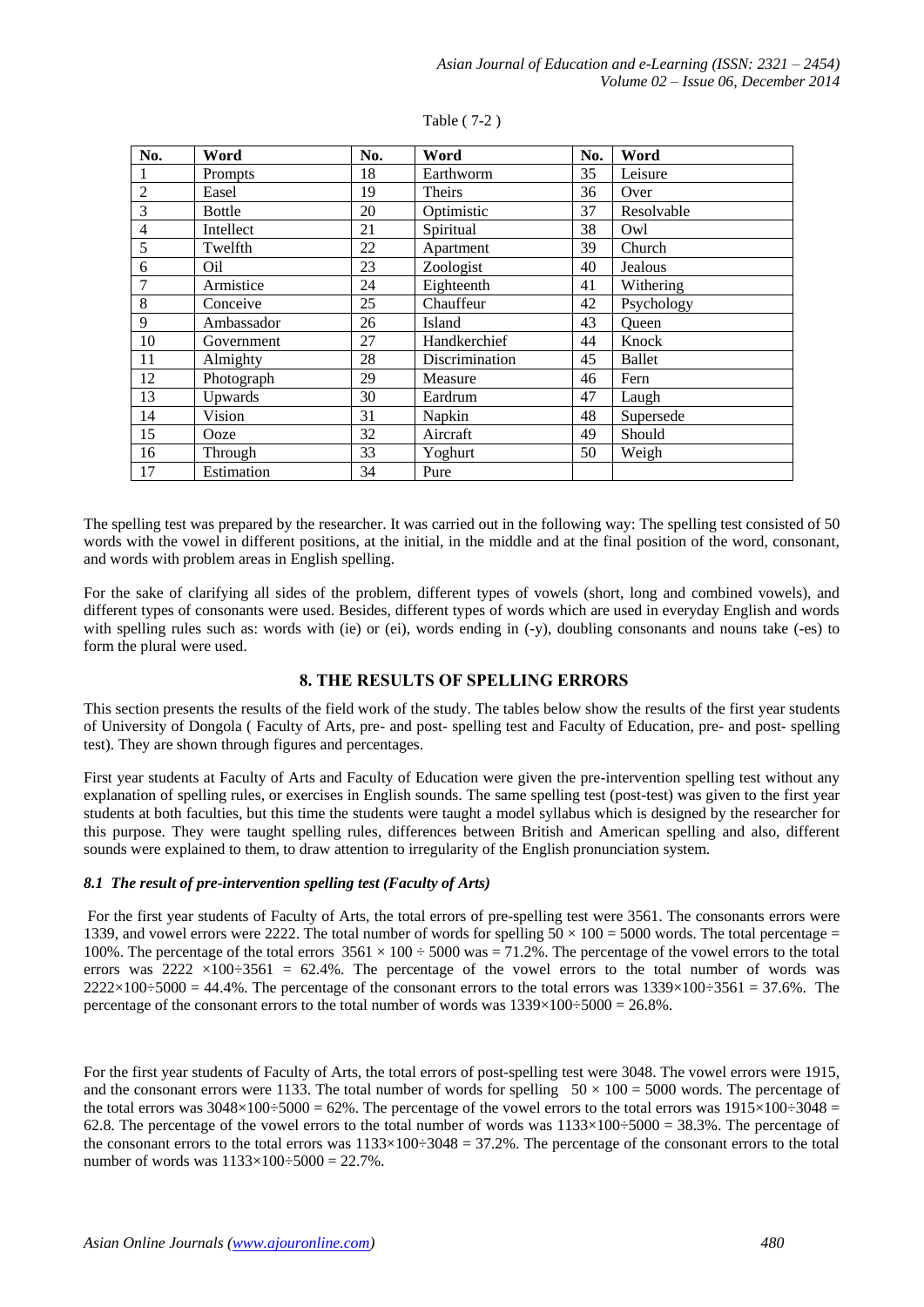# *8.2 The result of pre-intervention spelling test (Faculty of Education)*

For the first year students of Faculty of Education, the total errors of pre-spelling test were 3428. The vowel errors were 2312, and consonant errors were 1116. The number of words for spelling  $50\times100 = 5000$  words. The total percentage = 100%. The percentage of the total errors was  $3428 \times 100 \div 5000 = 68.4\%$ . The percentage of the vowel errors to the total errors was  $2312\times100\div 3428 = 67.5\%$ . The percentage of the vowel errors to the total number of words was  $2312\times100\div5000 = 46.2\%$ . The percentage of the consonant errors to the total errors was  $1116\times100\div3428 = 32.6$ . The percentage of the consonant errors to the total number of words was  $1116\times100-5000 = 22.3\%$ .

# *8.3 The result of post-intervention spelling test (Faculty of Education)*

For the first year students of Faculty of Education, the total errors of post-spelling test were 2833. The vowel errors were 1761, and consonant errors were 1072. The total number of words for spelling  $50\times100 = 5000$ . The total percentage = 100%. The percentage of the total errors was  $2833\times100\times5000 = 56.7\%$ . The percentage of the vowel errors to the total errors was  $1761\times100\div2833 = 62.2\%$ . The percentage of the vowel errors to the total number of words was  $1761\times100\div5000 = 35.2\%$ . The percentage of the consonant to the total errors was  $1072\times100\div2833 = 37.8\%$ . The percentage of the consonant errors to the total number of words was  $1072\times100-5000 = 21.4\%$ .

#### *8.4 Comparison of the results*

These are comparisons of the results between pre-spelling test and post-spelling test which were carried out before and after the model syllabus was taught by the researcher. The pre-intervention test was given to the first year students of University of Dongola (Faculty of Arts and Faculty of Education) without any explanation of spelling rules and English sounds. The post-intervention spelling test was given to them, but this time after explanation of spelling rules, English sounds and students were given some sounds practice through the model syllabus.

# *8.4.1 Comparison between pre- and post-intervention spelling test (Faculty of Arts)*

The differences were shown in the following tables:-

|   | <b>Pre-intervention spelling test</b>                               |                | <b>Post-intervention spelling test</b>              |
|---|---------------------------------------------------------------------|----------------|-----------------------------------------------------|
|   | The total errors were 3561.                                         |                | The total errors were 3048.                         |
|   | The vowel errors were 2222.                                         | $\overline{2}$ | The vowel errors were 1915.                         |
|   | The consonant errors were 1339.                                     | 3              | The consonant errors were 1133.                     |
| 4 | The percentage of the total errors was 71.22%.                      | $\overline{4}$ | The percentage of the total errors was 62%.         |
| 5 | The percentage of the vowel errors to the total errors was 62.8%.   | 5 <sup>1</sup> | The percentage of the vowel errors to the total     |
|   |                                                                     |                | errors was $62.4\%$ .                               |
| 6 | The percentage of the vowel errors to the total number of words     | 6              | The percentage of the vowel errors to the total     |
|   | was 44.4%.                                                          |                | number of words was 38.3%                           |
|   | The percentage of the consonant errors to the total errors was      | 7              | The percentage of the consonant errors to the total |
|   | 37.6%.                                                              |                | errors was 37.2%.                                   |
| 8 | The percentage of the consonant errors to the total number of words | 8              | The percentage of the consonant error to the total  |
|   | was 26.8%.                                                          |                | number of words was 22.7%.                          |

#### *8.4.2 Comparison between pre- and post-intervention spelling test (Faculty of Education)*

| <b>Pre-intervention spelling test</b>                                     |   | <b>Post-intervention spelling test</b>                 |
|---------------------------------------------------------------------------|---|--------------------------------------------------------|
| The total errors were 3428.                                               |   | The total errors were 2833.                            |
| 2 The vowel errors were 2312.                                             | 2 | The vowel errors were 1761.                            |
| 3 The consonant errors were 1116.                                         | 3 | The consonant errors were 1072.                        |
| 4 The percentage of the total errors was 68.4%.                           | 4 | The percentage of the total errors was 56.7%.          |
| 5 The percentage of the vowel errors to the total errors was 67.5%.       | 5 | The percentage of the vowel errors to the total errors |
|                                                                           |   | was 62.2%.                                             |
| 6 The percentage of the vowel errors to the total number of words was     | 6 | The percentage of the vowel errors to the total number |
| $46.2\%$ .                                                                |   | of words was $35.2\%$ .                                |
| 7 The percentage of the consonant errors to the total errors was 32.6%.   |   | The percentage of the consonant errors to the total    |
|                                                                           |   | errors was 37.8%.                                      |
| 8 The percentage of the consonant errors to the total number of words was | 8 | The percentage of the consonant errors to the total    |
| 22.3%.                                                                    |   | number of words was 21.4%.                             |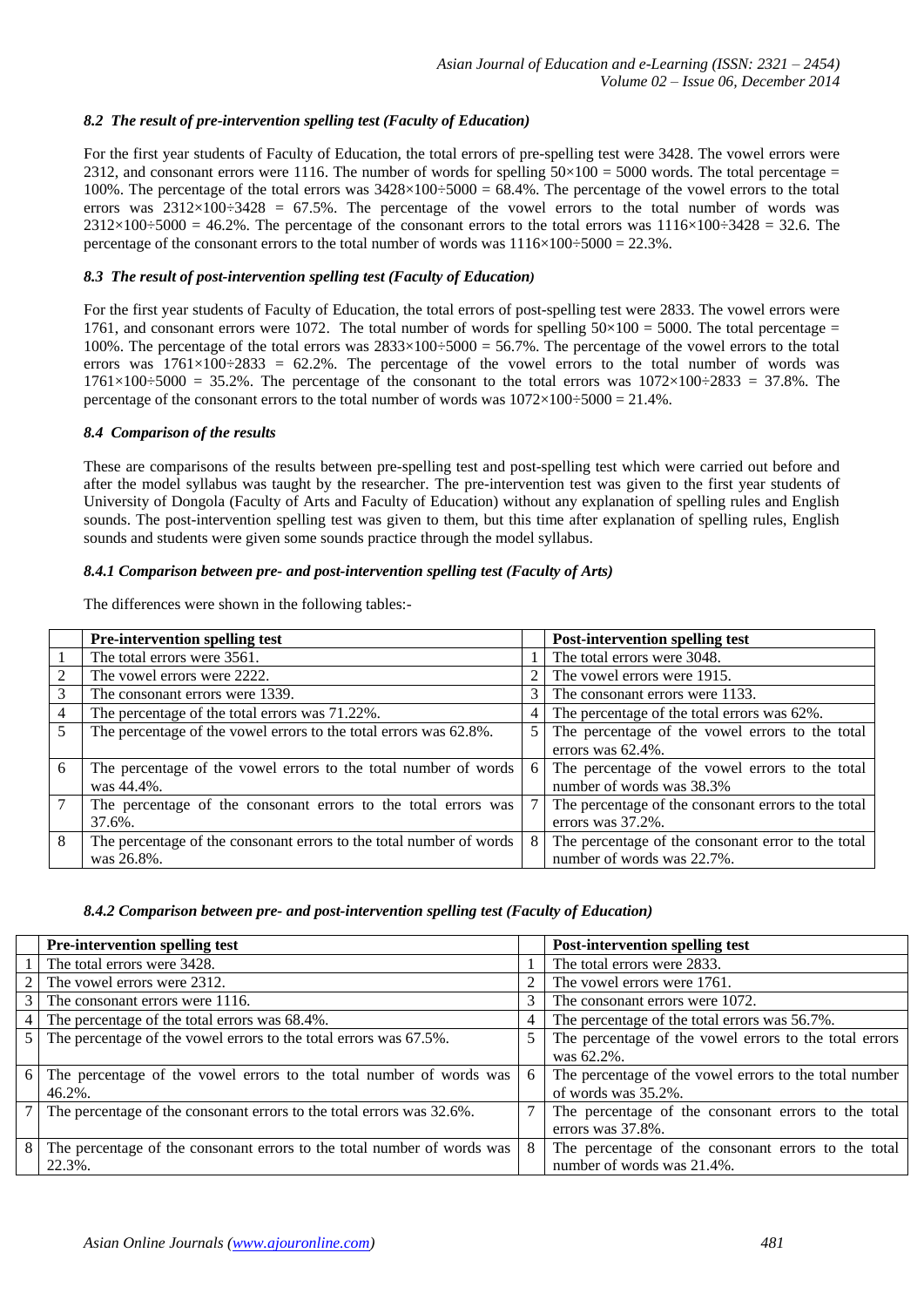|                 | <b>Post-intervention spelling test Faculty of Arts</b>                  |   | <b>Post-intervention spelling test Faculty of Education</b> |
|-----------------|-------------------------------------------------------------------------|---|-------------------------------------------------------------|
|                 | The total errors were 3048.                                             |   | The total errors were 2833.                                 |
| 2               | The vowel errors were 1915.                                             |   | The vowel errors were 1761.                                 |
| 3               | The consonant errors were 1133.                                         | 3 | The consonant errors were 1072.                             |
| $\overline{4}$  | The percentage of the total errors was 60.7%.                           | 4 | The percentage of the total errors was 56.7%.               |
| $5\overline{)}$ | The percentage of the vowel errors to the total errors was 62.8%.       | 5 | The percentage of the vowel errors to the total errors      |
|                 |                                                                         |   | was 62.2%.                                                  |
| 6               | The percentage of the vowel errors to the total number of words was     | 6 | The percentage of the vowel errors to the total number      |
|                 | 38.3%.                                                                  |   | of words was 35.2%.                                         |
| $\overline{7}$  | The percentage of the consonant errors to the total errors was 37.2%.   |   | The percentage of the consonant errors to the total         |
|                 |                                                                         |   | errors was 37.8%.                                           |
| -8              | The percentage of the consonant errors to the total number of words was | 8 | The percentage of the consonant errors to the total         |
|                 | 22.9%.                                                                  |   | number of words was 21.4%.                                  |

#### *8.4.3 Comparison between post-intervention test (Faculty of Arts) and post-test (Faculty of Education)*

# **9. SUMMARY**

The study shows that, the spelling causes difficulty to the first year students of Dongola University, who represent the first year students at the Faculty of Arts when compared to the first year students at the Faculty of Education. Their inability to recognize the correct sound affects their performance in the spelling test. The spelling test which were prepared for them reflected this fact. The spelling performance of the students indicated that, the students commit spelling errors of letter omission, addition, transposition and substitution.

These errors were attributed to the irregularity of English spelling, ignorance and incomplete application of rules. Besides, they tend to overgeneralization the rule, in addition to lack of training and carelessness of the students. Moreover, the differences in the sound and spelling system of English a main source of students spelling errors. Examples mentioned from students spelling test papers proved this, besides the interference of mother tongue.

# **10. FINDINGS**

With referring to the analysis of students' spelling papers, the study reached the following findings:

1. In the Faculty of Arts, the percentage of the total errors in post-test was 61%, the percentage of the vowel errors to total was 62.8%, and the percentage of the consonant errors to total errors was 37.2%.

2. In the Faculty of Education, the percentage of the total errors in post-test was 56.7%, the percentage of the vowel errors to total errors was 62.2%, and the percentage of the consonant errors to total errors was 37.8%. While in the prespelling test, where, there were no sound explanations and spelling rules, the number of errors were great in both Faculties. This proved that the first year students have a clear weakness in spelling.

3. In the Faculty of Arts, the percentage of the total errors in pre-spelling test was 71.2%, the percentage of the vowel errors to the total errors was 62.4%, and the percentage of the consonant errors to the total errors was 37.6%.

4. In the Faculty of Education, the percentage of the total errors in the pre-spelling test was 68.6%, the percentage of the vowel errors to the total errors was 67.5% and the percentage of the consonant errors to the total errors was 32.5%.

5. Spelling errors that are committed by the students are particularly noticeable in vowel sounds which appeared to be very poor.

6. Students face difficulties with English sounds that do not exist in Arabic language.

7. The study indicates that over application of spelling rules and overgeneralization are found to be factors for spelling errors committed.

8. The students are not aware of their problems and what kind of difficulties they find in writing English sounds.

9. The study reveals that spelling errors are due to the omission, replacement and addition of vowel sounds.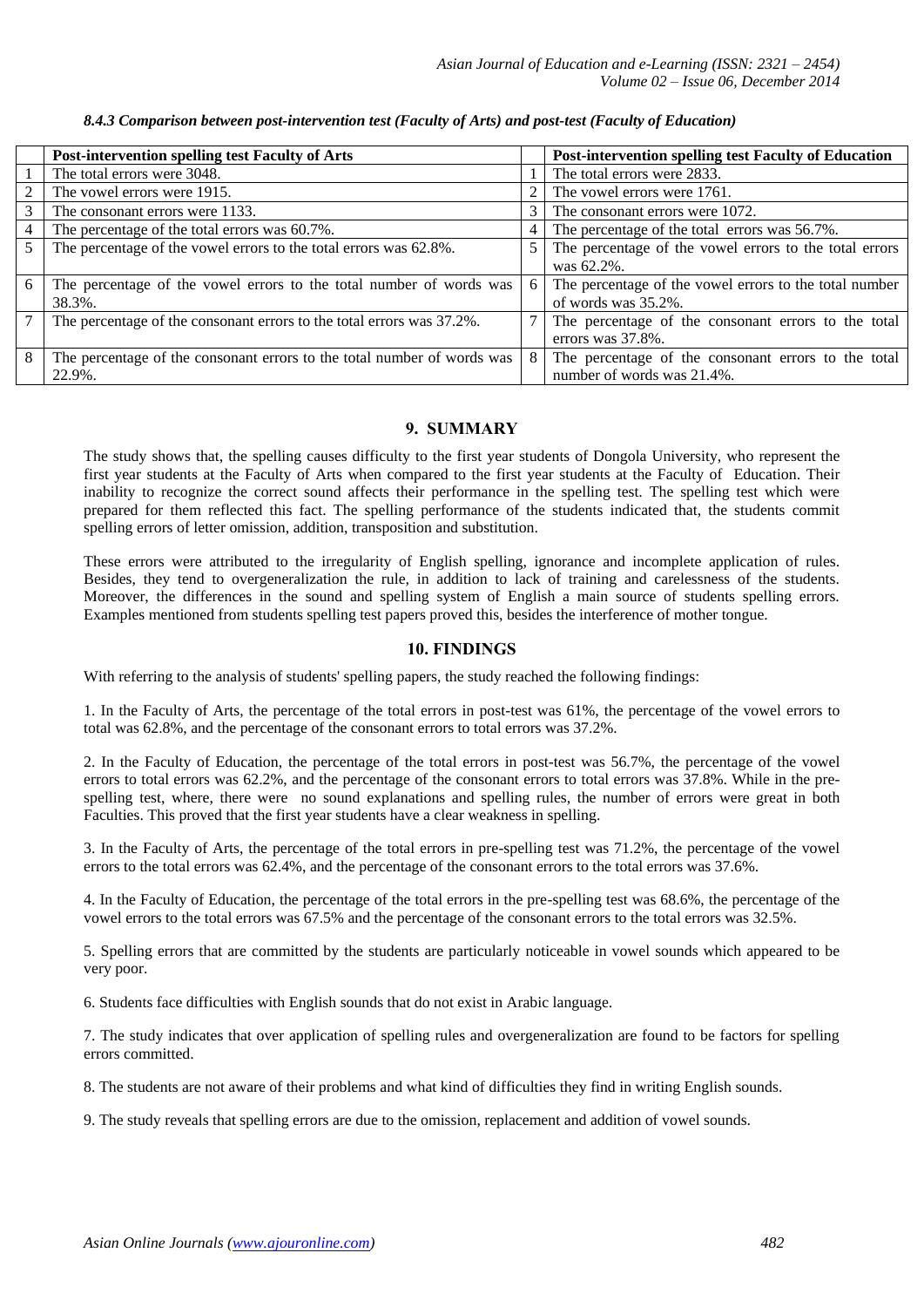# **11. SOLUTIONS**

Based on the results obtained in this study, and the discussion, analysis and the findings of the study, I recommend the following:

1. The possible solution to the spelling problems rests on teaching the basic spelling rules, correct pronunciation and reminding the students of the exceptions that every language has. At the same time teachers should take this area seriously. Students should be exposed to authentic materials and a lot of training and practice, because spelling is a skill that is learnt and mastered by much constant repetition ( Macline 2001:52).

2. Teachers should be well trained in problem areas of spelling and phonetics and work continuously to improve students spelling by using such books as: (*Better English Pronunciation, Tree or Three? And Ship or Sheep*?

3. Flash cards, wall- charts, cassettes, CDs and handwriting which has been designed to accompany first year syllabus ( Spine 4 ) should be used extensively.

4. Much concern should be devoted to the teaching of vocabulary, because it represents an essential element in language teaching from early stage of learning process. Teachers and course designers should concentrate on this area with much concern and emphasis.

5. For achieving what has been mentioned, continuous field training particularly for new teachers should be considered.

6. It is the responsibility of English teachers and syllabus designers to integrate all skills and sub skills to secure the student's writing competence.

 I conclude that, the study reveals that the spelling constitute a real problem among students at the University of Dongola. As Macline (2001:310) says: "English spelling is difficult and irregular, but some rules work almost all the time". This is due to the nature of English spelling system. There is no one to one correspondence between sound and letter. Letters do not highly represent the speech sounds, for example, the letter "a" represents different sounds as illustrate bellow:

/ei/ as in cake /keik/, table /teibl/.

/ͻ:/ as in saw /sͻ:/, tall /tͻ:l/.

/e/ as in many /meni/, ate /et/.

/a:/ as in calm /ka:lm/, bar /ba:/.

Another example is that one sound can be represented by more than one letter, the vowel sound /i:/ can be represented by:

(ea) as in tea /ti:/, repeat /ripi:t/.

(ie) as in chief /ʧi:f/, believe /bili:v/.

(ei) as in conceive /kənsi:v/, seize /si:z/.

Also, one can notice that one combination of letters is used to represent different sounds, the combination of letters ( ough ) represents sounds such as:

/au/ as in bough /bau/, plough /plau/.

/u:/ as in through / $\Theta$ ru:/.

/ $\partial u$  as in though / $\Theta$  $\partial u$ /.

The study also indicates that, vowel errors are a major area of difficulties among the students at the University of Dongola.